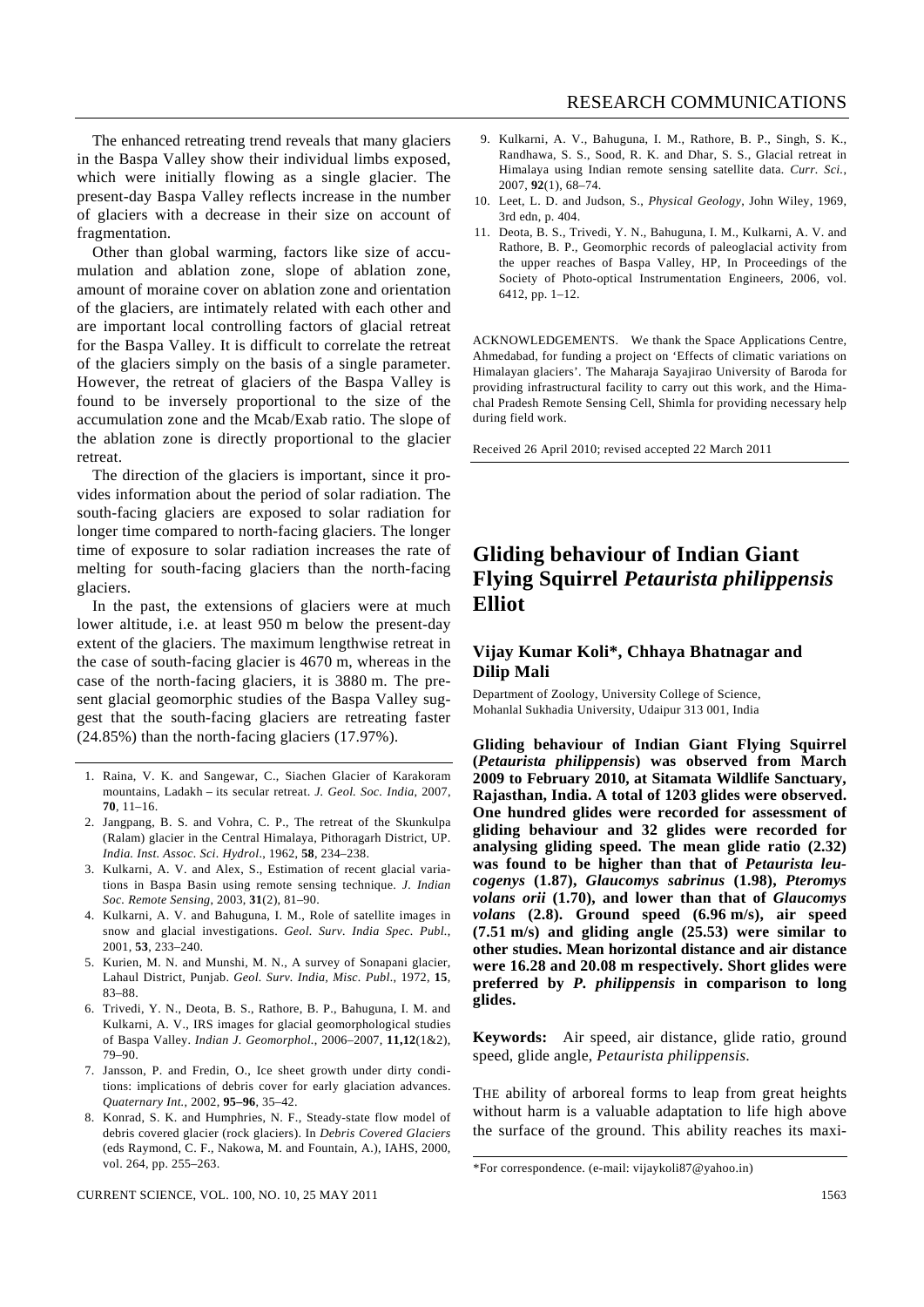mum development among non-flying animals that have developed some form of a patagium and that are capable of gliding<sup>1</sup>.

 'Gliding' is aerial locomotion without any 'motor' propulsion (i.e. beating of wings), wherein the animal loses altitude in order to maintain forward motion<sup>2</sup>. Gliding evolved as an energy cost-effective mode of locomotion in arboreal animals because gliding between trees consumes less energy and time compared to running and flying<sup>1</sup>. It has evolved independently in at least six groups of mammals. The most diverse and widespread of these groups are flying squirrels (15 genera, 44 species)<sup>3</sup>. There have been numerous studies of different species of flying squirrel in the context to gliding<sup>4–12</sup>.

 Eleven species of flying squirrels are found in India, most of which are concentrated in the Himalayan and North East regions, whereas the Western Ghats remains depauperate with only two species found along its stretch<sup>13-15</sup>. *Petaurista philippensis* contains broader distribution in comparison to other species, which are commonly present in peninsular South India and some western states of the country<sup>16</sup>. Many aspects of flying squirrels were explored in India but no work has been carried out on their gliding behaviour $14-22$ .

 In this communication we analyse the gliding behaviour of *P. philippensis* and compare with other flying squirrels.

 The Sitamata Wildlife Sanctuary (74°25′–40′E and 24°04′– 23′N), established in 1979, is located in the Southern Aravallis of Rajasthan. It covers an area of 423 sq. km, in which the total reserve forest area is 345.37 sq. km and protected forest area is 77.57 sq. km. The configuration of the land is hilly and rugged with high altitude variation ranging from 280 to 600 m. The general slope of the land is from northwest to southeast. The sanctuary falls under the sub-tropical humid climatic region, characterized by

Launch tree Landing tree D A  $\mathbf C$ B

Figure 1. A model of gliding trajectory of flying squirrel and measurements: launching height (*A*), horizontal distance (*B*), landing height (*C*), vertical drop (*D*), air or direct distance (*E*) and gliding angle ( $\alpha$ ).

distinct winter (November–February), summer (March– June) and monsoon (June–October) seasons. Average rainfall is 756 mm and mercury seldom falls below 6°C in winter and never rises above 45°C in summer. According to Champion and Seth<sup>23</sup>, forest of the sanctuary is deciduous type with *Tectona grandis*, *Terminalia tomentosa*, *Terminalia arjuna*, *Boswellia serrata*, *Madhuca indica*, *Erahatia levis*, *Diospyros melanoxylon*, *Soymida febrifuga*, *Ficus religiosa*, *Ficus cordifolia*, *Cordia dichotoma*, *Aegle marmelos*, *Mangifera indica* and *Amlica officinalis* being the predominant tree species.

 The study was conducted from March 2009 to February 2010. The protocol for field visits was fortnightly in fifteen days through each month. Animals were observed visually, using binoculars and spotlight (NS-8300DX) with Swiss handle, continuously from 1900 to 0600 h. *P. philippensis* is a nocturnal and arboreal animal. It was detected by eye-shine, calls and movement in or between the trees.

 For analysis of gliding behaviour, different parameters were used, such as height of launch (m), height of landing (m), vertical drop (m), horizontal distance (m), air distance (m), glide ratio, ground speed (m/s), air speed  $(m/s)$ , gliding angle  $(^{\circ})$  and girth at breast height (GBH) of landing tree (cm) (Figure 1).

 Heights of launch, landing and horizontal distance were measured using a measuring tape. A stopwatch was used to record the time of gliding. Vertical drop was calculated as the difference between height of launch and height of landing. Glide ratio was calculated as horizontal distance divided by vertical drop. Direct glide distance and gliding angle were measured by plotting starting, landing and horizontal distance on a graph paper. Direct glide distance was used to calculate air speed (direct glide distance/time) and horizontal distance was used to calculate ground speed (horizontal distance/time).

 Pearson's product moment correlation (*r*) was used to estimate correlation between different parameters. Linear regression  $(r^2)$  was used to assess the relationship of horizontal distance to vertical drop and gliding speed. Chi



**Figure 2.** Observed number of glides in horizontal distance divided into four classes.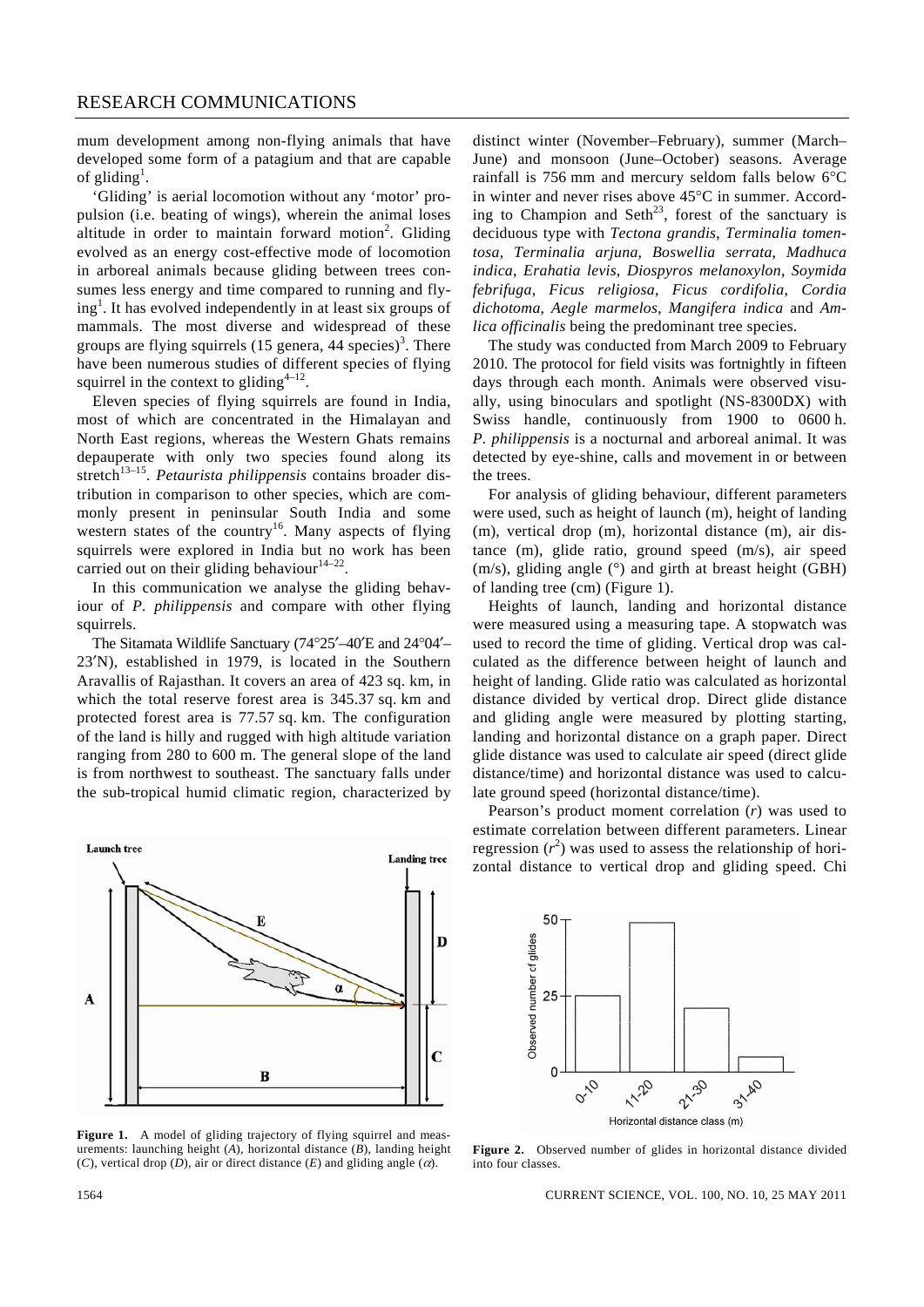| Parameter                | n   | Mean  | <b>SD</b> | Minimum | Maximum |
|--------------------------|-----|-------|-----------|---------|---------|
| Height of launch (m)     | 100 | 19.42 | 4.58      | 8       | 28      |
| Height of landing (m)    | 100 | 11.91 | 3.97      | 4.5     | 22      |
| Vertical drop (m)        | 100 | 7.51  | 3.72      | 2       | 17      |
| Horizontal distance (m)  | 100 | 16.28 | 7.70      | 4       | 35      |
| Air distance (m)         | 100 | 18.06 | 8.27      | 4.47    | 38.48   |
| Glide ratio              | 100 | 2.32  | 0.96      | 1.15    | 6       |
| Ground speed $(m/s)$     | 32  | 6.96  | 1.94      | 3.75    | 10.39   |
| Air speed $(m/s)$        | 32  | 7.51  | 2.04      | 4.18    | 11.36   |
| Gliding angle $(°)$      | 100 | 25.53 | 7.80      | 8       | 45      |
| GBH of landing tree (cm) | 100 | 224.4 | 77.86     | 80      | 435     |

**Table 1.** Mean and range of different parameters for gliding behaviour of *Petaurista philippensis*

**Table 2.** Mean gliding angle and girth at breast height (GBH) of landing tree in different horizontal distance classes of *P. philippensis*

|                                  |                  | Gliding<br>angle $(°)$ | GBH of landing<br>tree (cm) |  |
|----------------------------------|------------------|------------------------|-----------------------------|--|
| Horizontal<br>distance class (m) | $\boldsymbol{n}$ | $Mean + SD$            | $Mean + SD$                 |  |
| $0 - 10$                         | 25               | $29.0 + 8.90$          | $226.6 \pm 85.81$           |  |
| $11 - 20$                        | 49               | $24.5 + 7.70$          | $220.8 + 74.92$             |  |
| $21 - 30$                        | 21               | $23.6 + 5.80$          | $216.7 + 76.35$             |  |
| $31 - 40$                        | 5                | $24.0 \pm 3.50$        | $223.5 + 74.82$             |  |



**Figure 3.** Observed number of glide ratios divided into five classes.

square test  $(\chi^2)$  was applied for comparing seasonal variation in gliding number.

 A total of 1203 glides were observed during the study period but due to the quick movement of the animal we were able to record the speed for only 32 glides. One hundred glides were recorded for assessment of gliding behaviour (Table 1). These were divided into four categories according to their horizontal distance (Figure 2) and five categories according to their glide ratio (Figure 3). *P. philippensis* preferred a horizontal distance class of 11– 20 m, and the least preferred distance class was 31–40 m. Gliding always started from the upper canopy area of the launching tree. No glide was observed that initiated from the middle or lower canopy area. Launching height did not correlate with horizontal distance  $(r = 0.24, n = 100,$  $P > 0.0001$ ).



**Figure 4.** Relationship between vertical drop and horizontal distance  $(r^2 = 0.60, n = 100, P < 0.001)$  of *Petaurista philippensis*.

 Glide ratio ranged from 1.15 to 6.00. The most frequent glide ratio class was  $1 - 2$  and  $2 - 3$  (41 cases; Figure 3). The 0–10 m horizontal distance class contained mean glide ratio of  $2.01 \pm 0.96$  SD, the 11–20 m class 2.40  $\pm$  0.96, the 21–30 m class 2.52  $\pm$  1.02 and the  $31-40$  m class  $2.28 \pm 0.45$ . No correlation was found between glide ratio and horizontal distance  $(r = 0.25)$ ,  $n = 100$ ,  $P > 0.0001$ , air speed ( $r = 0.13$ ,  $n = 32$ ,  $P >$ 0.0001) and air distance  $(r = 0.08, n = 32, P > 0.0001)$ .

 Figure 4 shows the relationship between horizontal distance and vertical drop. Vertical drop was significantly correlated with horizontal distance  $(r = 0.77, n = 100,$  $P < 0.0001$ ). Highest vertical drops were recorded in the 30–40 m class and lowest in the 0–10 m horizontal distance class. Gliding speed increased with increasing horizontal distance (Figure 5). Air speed and ground speed showed significant correlation ( $r = 0.98$ ,  $n = 32$ ,  $P < 0.0001$ ). Air speed was slightly higher than ground speed (Figure 5).

 The highest mean GBH value of landing trees was related to the 0–10 m horizontal distance class and lowest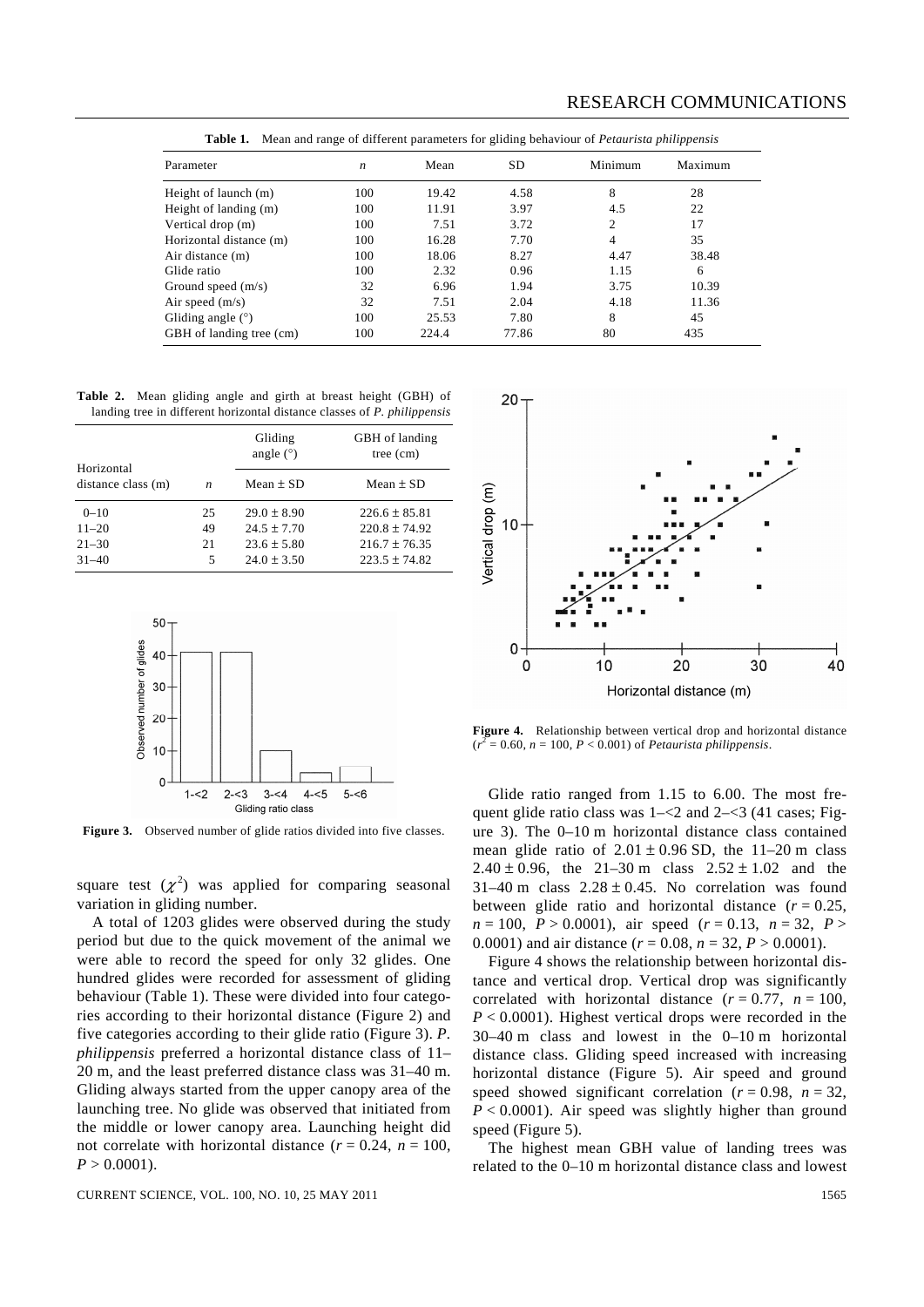mean value to the 21–30 m class (Table 2). There was no correlation between GBH of landing tree and horizontal distance  $(r = -0.01, n = 100, P > 0.001)$ .

 Gliding angle is an important factor in gliding behaviour of *P. philippensis*. Table 2 shows that a higher gliding angle was found in smaller gliding distance, and gliding angle decreased with increasing gliding distance. Correlation between gliding angle and horizontal distance was found to be significant ( $r = -0.31$ ,  $n = 100$ ,  $P < 0.0001$ ).

 Gliding behaviour was affected by seasonal variation. During the study period, 1203 glides were observed with monthly fluctuations (Table 3). Higher number of glides was observed in summer season followed by monsoon and winter. The number of glides between two successive seasons was insignificant; summer–monsoon  $(\chi^2 =$ 72.56,  $df = 3$ ,  $P > 0.0001$ ), monsoon–winter ( $\chi^2 = 41.75$ , df = 3,  $P > 0.0001$ ) and winter–summer ( $\chi^2 = 123.5$ ,  $df = 3$ ,  $P > 0.0001$ ).

 Gliding activity of *P. philippensis* was initiated from 1930 h during their active period (Figure 6). This activity decreased till 0130 h, after which it again increased slightly and totally ceased at 0530 h, with the flying squirrels entering their dens. Early night period (1930– 2330 h) was the most active time for gliding, middle night period (2330–0230 h) was the dormant time and late falling time (0230–0530 h) was the less active period of *P. philippensis* for their gliding activity.

**Table 3.** Seasonal variation in the number of glides of *P. philippensis*  at the Sitamata Wildlife Sanctuary from March 2009 to February 2010

|              | Summer          | Monsoon         | Winter         |
|--------------|-----------------|-----------------|----------------|
| Total number | 537             | 385             | 281            |
| $Mean + SD$  | $134.3 + 18.89$ | $96.25 + 13.70$ | $70.25 + 5.05$ |



**Figure 5.** Relationship of horizontal distance to air speed  $(r^2 = 0.69)$ ,  $n = 32, P < 0.001$ ) and ground speed ( $r^2 = 0.67, n = 32, P < 0.001$ ).

 In the present study, *P. philippensis* preferred short glides (11–20 m horizontal distance class), which is similar to *Glaucomys* sp.24, *Pteromys volans orii*10 and Petaurista leucogenys<sup>7</sup>. Long glides require a broad platform for landing, which is not always available on its gliding route. Many intervening trees also restrict its long-distance gliding. Another reason is the flying squirrels have limited home range of a few hectare area and long distance gliding would be unnecessary in such small home ranges with continuous vegetation<sup>7</sup>. *Glaucomys* sp. glides were found to be within the range of 6–20 m, although they are capable of gliding for more than 90 m (ref. 24). Ando and Shiraishi<sup>7</sup> observed that long-distance glides exceeding 50 m accounted for only 7.4% of total glides for *P. leucogenys* and longest glide of 115 m was recorded only once. Over short distances, *P. leucogenys* was found to prefer non-gliding locomotion to gliding. This could be because short-distance glides do not allow enough time to attain the optimal glide ratio for a constant glide. Gliding with a very low glide ratio, as happens in a parachute descent, lacks stability in the air and does not fully permit manoeuvrability in the  $air<sup>7</sup>$ .

 The mean glide ratio of *P. philippensis* was 2.32 ± 0.96, with great variability in their range 1.15–6.00. Glide ratio for *P. leucogenys* was recorded in two studies and found to be 3.5 (range  $1-3$ ) and 1.87 (range  $3-3.5$ ) respectively<sup>6,7</sup>. The present mean glide ratio  $(2.32)$  was also found to be higher than that of *Glaucomys sabrinus*  $(1.98)^3$  and *P. volans orii*  $(1.70)^{10}$ , but lower than that of *Glaucomys volans*  $(2.8)^{25}$ . Flying squirrels had higher glide ratios when there were no environmental obstacles that prevented animals from gliding<sup>6</sup>. Lower glide ratios avoid high risks such as a strong wind and avian predators in crossing wide gaps $^{10}$ .

 Air speed of *P. philippensis* (4.18–11.36 m/s) was slightly higher than its ground speed (3.75–10.39 m/s). Scheibe and Robins<sup>26</sup> measured gliding speed of *G. volans* which varied between 4.12 and 8.85 m/s. Ando and Shiraishi<sup>7</sup> recorded variations in ground speed of *P. leucogenys* in the field between 7 and 15.1 m/s. Stafford *et al*. 6 also calculated a ground speed of 3.03–8.89 m/s for the same species. Scholey<sup>27</sup> reported mean air speed  $(15.1 \pm 3.2)$  for *P. petaurista* that was higher than that observed in the present study  $(7.51 \pm 2.04)$ . All of these studies, including the present one, are based on the assumption that launch and landing phases of the glides are of equal duration on short and long glides, and that there is no consistent difference in mid-glide speeds between short and long glides. Flying squirrels may have increased their gliding speed by increasing their gliding angle, which in turn would reduce the glide ratio. Localized variation in wind speed and direction might also affect the optimal speed<sup>3</sup>.

Vertical drop of *P. petaurista* (7.45 m)<sup>27</sup>, *G. sabrinus*  $(1.91)^3$  and *G. volans*  $(1.85)^{26}$  was lower compared to that of *P. philippensis* (7.51 m). Vertical drop could be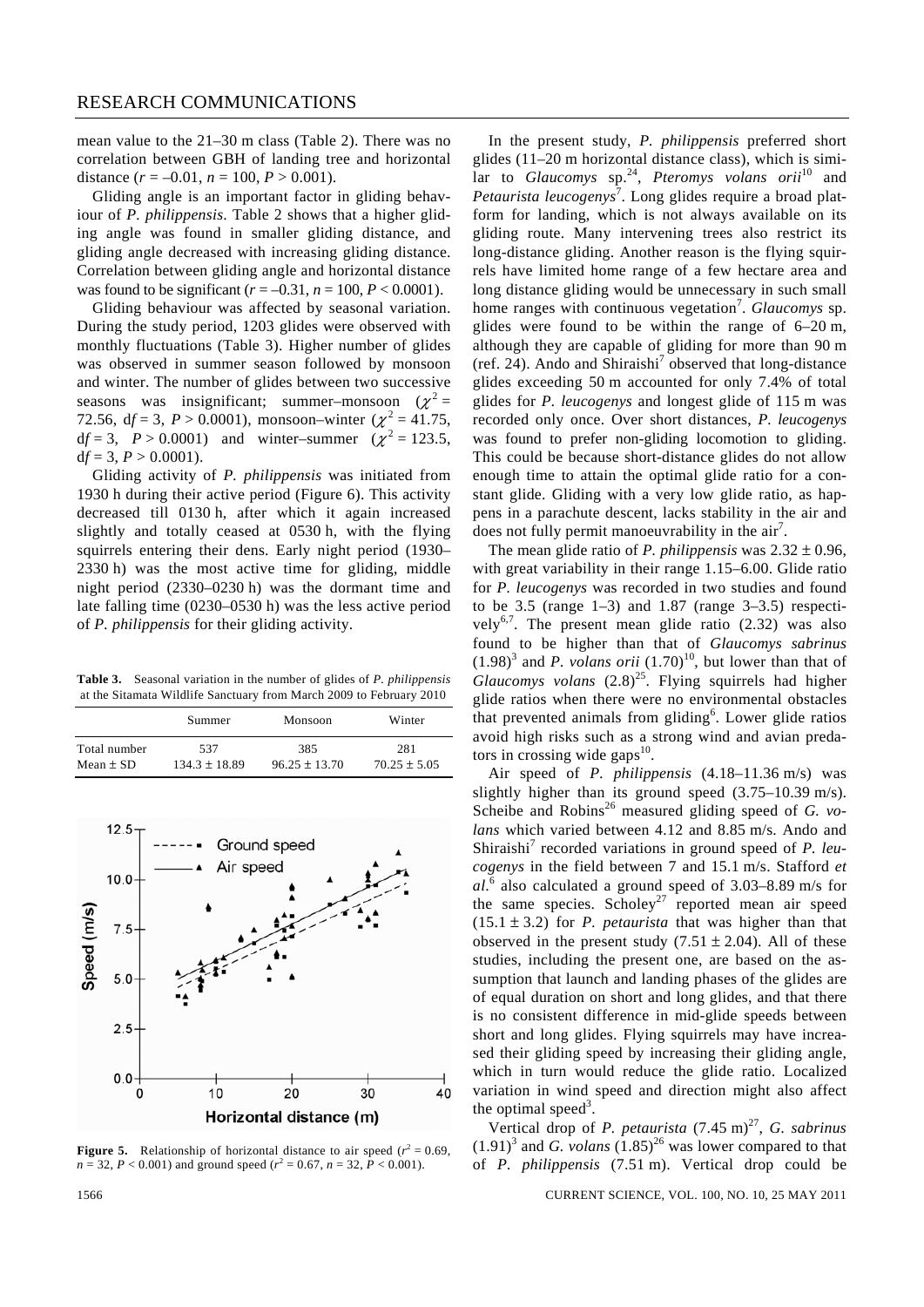

**Figure 6.** Seasonal and yearly variation of gliding number during active period (1930–0530 h) of *P. philippensis*. *a*, Summer season; *b*, Monsoon season; *c*, Winter season and *d*, Yearly.

influenced by desired gliding speed, intended gliding distance or individual variations in body mass, or patagium area<sup>3</sup>. Vernes<sup>3</sup> stated that members of the genus *Petaurista* weigh 1–2.5 kg and require a greater vertical drop at the beginning of a glide in comparison to the smaller *Glaucomys* (about 45–1.20 g).

 Vertical drop is directly related to gliding angle. In the present study, the mean gliding angle was 25.53°. Vernes<sup>3</sup> recorded mean gliding angle (26.8°) of *G. sabrinus*. Glides typically began with a high gliding angle, which was reduced with a gain in speed<sup>28</sup>.

Stafford *et al.*<sup>6</sup> defined five separate glide phases in *P*. *leucogenys*. These are launch, glide, transition, braking and landing. During launch the animal leaves the support and deploys the patagium. Until the patagium is deployed and begins generating aerodynamic forces, the animal is subject largely to ballistic forces. Patagium deployment signals the start of the gliding phase, where aerodynamic forces determine the glide path. In the glide phase, the angle of attack is relatively low (between 10° and 45°). In the transition phase, gliding angle is higher  $(30^{\circ} - 60^{\circ})$ , and during the braking phase it increases to almost 90°.

During the landing phase, the animal begins to adduct the limbs ventrally, furl the patagium, and is again in the realm of ballistic forces. Similar glide phases were observed in the present study also.

 For longer glides, gliding mammals usually select vertical trunk29. *P. leucogenys* preferred landing on trees with a trunk diameter of more than 20 cm, and trunks of less than 10 cm were seldom used for landing. They also used vertical trunks as landing sites, but occasionally landings were made on leaning trunks. Sometimes, the squirrels glided toward slender horizontal branches, although landing on such branches was usually observed after short glides<sup>7</sup>. *P. philippensis* always landed on the vertical trunk of a landing tree, with mean GBH being 224.4  $\pm$  77.86 cm in the present study. No case of falling to the ground due to failure in landing was observed in the present study.

 Higher number of glides was observed during summer because probably early summer is the breeding season of *P. philippensis*. The number decreased from monsoon to winter (Table 3). The number of glides may depend on seasonal distribution of food resources. Early night